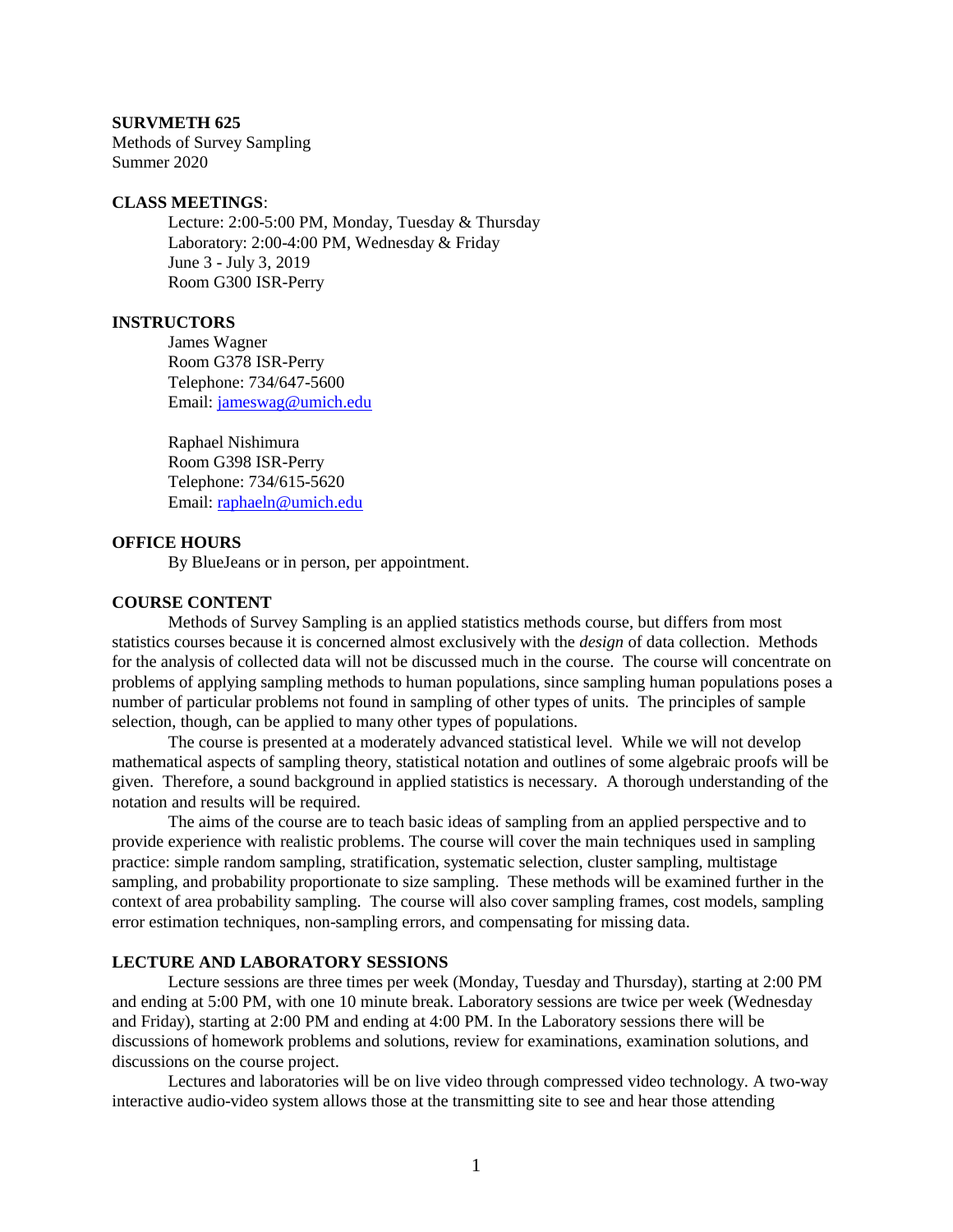remotely, and those at the remote site to see and hear those at the transmitting site. All lecture and laboratory sessions will be recorded, and may be viewed later with standard 'browser' software. Instructions will be provided via email on how to log on and view recorded sessions.

Lecture notes and other materials will be presented on projection systems in the classroom. Students have access to a copy of all materials presented on the projectors through the course web site (via Canvas), although handwritten notes will be inserted in lecture frequently.

All registered students have access to the site through registration at the University of Michigan. The web site contains lecture notes, homework problems and related materials, homework solutions, readings, the course project and related materials, discussion items, an email log, the chat room, and a Q&A web platform (Piazza). Materials posted on the web site will not be distributed in class (except the first lecture session when paper copies of the syllabus, lecture notes, and first homework problem will be distributed for those attending in Ann Arbor).

#### **HOMEWORK**

The homework assignments are to be turned in by the beginning of the class session when due. The regular problems will be graded on a five level system: check-plus (100), check (90), check-minus (80), late (60), not submitted (0). The 'late' score will be assigned for any assignment turned in after the assigned time and day, without prior permission of the instructors.

Homework will be submitted electronically via the course web site as an attachment to the Assignment tool. Students must submit solutions, handwritten or typed, in a single .pdf format file, with name and homework set number at the top of the first page, and page numbers at the bottom of each page. Files must be submitted in a standard name convention: 'Surname First Initial HW #.pdf'. For example, 'Wagner J HW 1.pdf'. The submitted homework will be marked electronically and returned via the Assignment tool as an attachment, along with a copy of a homework solution.

Study groups are useful, and encouraged. Group answers are not acceptable. Each student must submit individual homework exercise solutions.

The project is a multi-stage sampling exercise distributed early in the term, and discussed throughout the course during class sessions. The instructors will assign 4-5 students each to project teams. Each team will submit one copy of the project in .pdf format with name 'Team # project.pdf' (for example, 'Team A project.pdf') via the Assignment tool.

All students in a team receive the same base score (maximum 80 points). Each student also completes an evaluation for the other students in the team. The remainder of each student's project grade (maximum 20 points) will be based on the evaluations by fellow students in the team. Students who do not turn in evaluations of other team members will receive zero for the individual component, regardless of team ratings.

## **EXAMINATIONS AND FINAL GRADE**

There will be an in-class cumulative open book, open notes midterm examination on Friday, June 19, 2:00-5:00 PM. The cumulative, open book, open notes final examination will be held Friday, July 2, 2:00-5:00 PM.

Final grades will be a weighted composite of homework (approximately 30%), class project (approximately 30%), and examination scores (approximately 40%). The instructors may alter the relative weights, depending on overall class performance on each component of the final grade.

# **ACADEMIC INTEGRITY**

Students are responsible for upholding the policy on academic integrity in the University of Michigan Standard Practice Guide; please see [https://spg.umich.edu/policy/303.03.](https://spg.umich.edu/policy/303.03)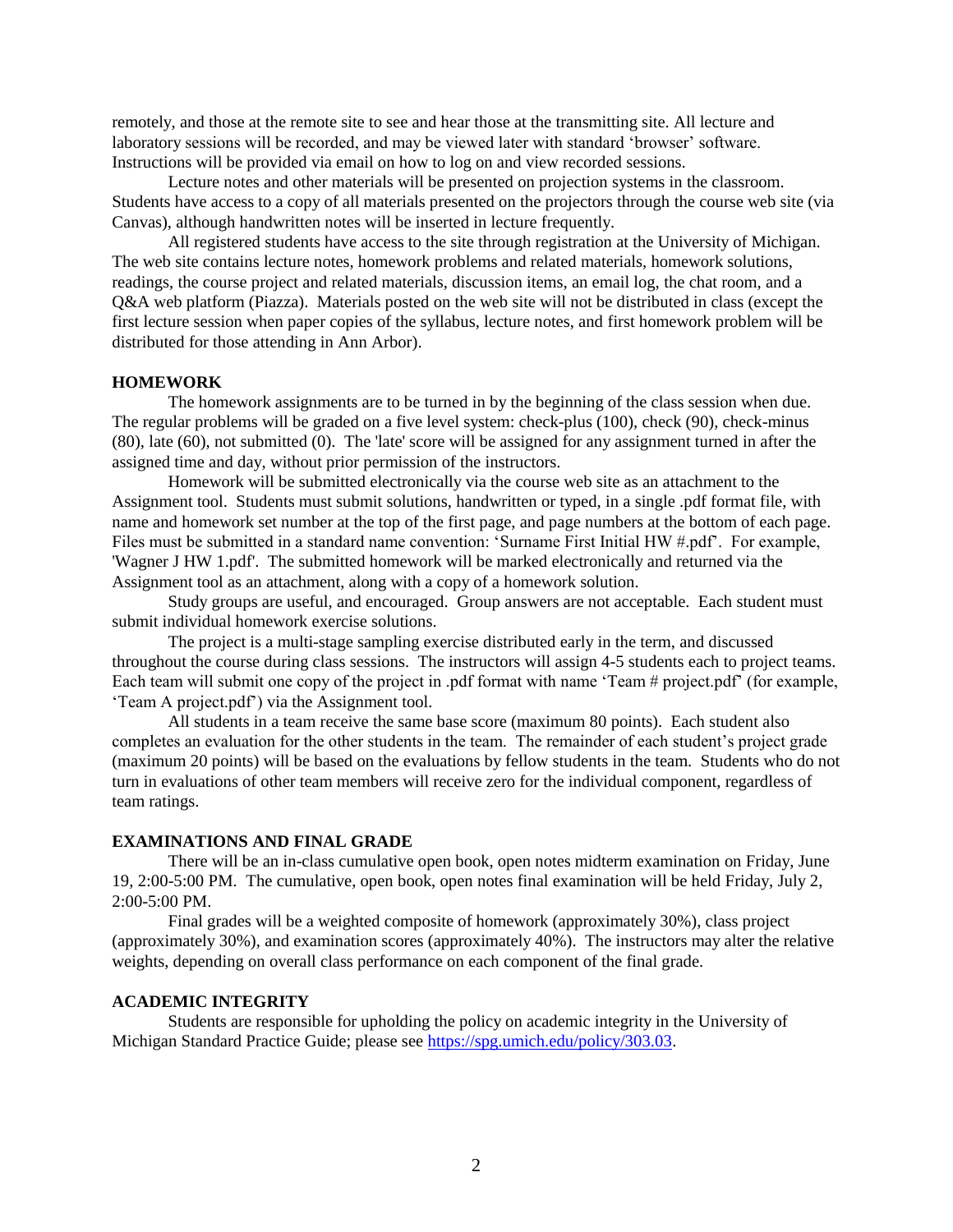## **TEXTBOOKS AND ASSIGNED READING**

The principal text for the course will be *Survey Sampling* by Leslie Kish (John Wiley and Sons, Inc., New York, 1965). It is available at university bookstores or through online sales. Students may find that the following texts serve as useful supplemental reading to several lecture topics: *Introduction to Survey Sampling* by Graham Kalton (Sage Publications, Beverly Hills, 1983), *Sample Survey Methods and Theory*, Volume 1, by Morris Hansen, *et al*. (New York: John Wiley and Sons, Inc., 1953), and *Sampling Techniques*, 3rd edition, by William G. Cochran (New York: John Wiley and Sons, Inc., 1977).

There are also assigned readings of several papers (see list below), available on Canvas.

- **[1]** Rust, K. "Variance estimation for complex estimators in sample surveys," *Journal of Official Statistics*, 1(4) (1985): 381-397.
- **[2]** Kish, L. and Frankel, M. "Inference from complex samples," *Journal of the Royal Statistical Society*, Series B, **36** (1974): 1 - 37.
- **[3]** Kalton, G. and Kasprzyk, D. "The treatment of missing survey data," *Survey Methodology*, **12** (1986): 1 - 16.
- **[4]** "Standard Definitions: Final Dispositions of Case Codes and Outcome Rates for Surveys Revised 2016," downloaded from aapor.org, May, 2016.